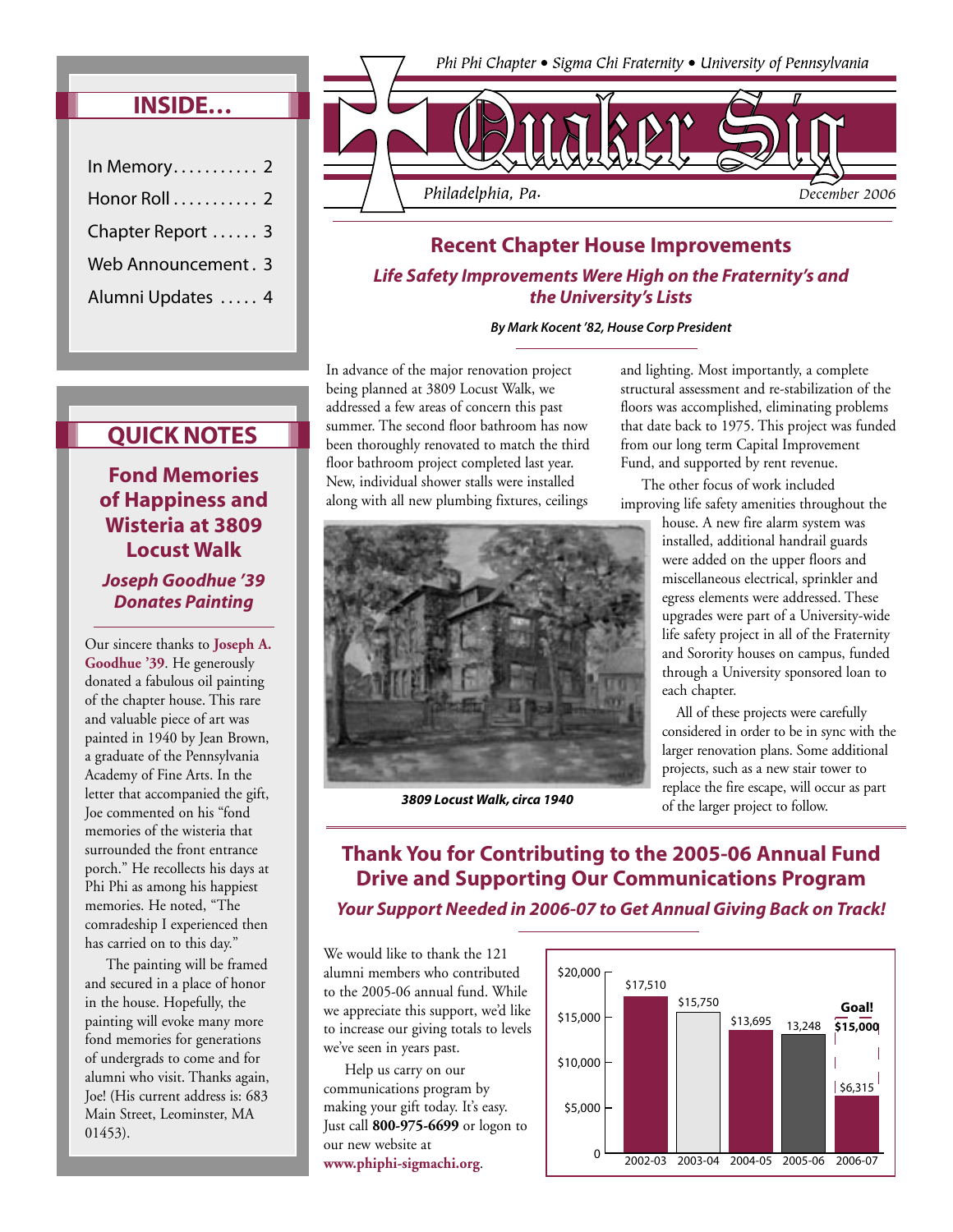## **IN MEMORY**

# **Remembering James B. Higgins '67 Help Honor His Memory Through Room Renovation and Plaque**

**By Richard LeSchander '68**

I am seeking to memorialize our fallen brother, **James B. Higgins '67**, who was killed in a van/bicycle accident in Hawaii on September 9, 2000. Jim served as Quaestor and Consul to the chapter and was my roommate in the house for two years. He was a positive influence on everyone who knew him and the student I should have been. If I could garner enough support, I would like to fund a room renovation in the chapter house and affix a plaque thereto in Jim's memory.

 Jim was an outstanding student at Penn, made the Dean's List at Wharton and sung in the University Glee Club. He then earned an M.B.A. at the University of Michigan and returned home to Dobbs Ferry, NY, to take a position with Arthur Anderson and received C.P.A. designation on his first try. In 1971, he married his college sweetheart, Patti Cline, whom many of you will remember as the apple-cheeked girl next door at Kappa Alpha

Theta. Their son, Christopher, was born two years later.

 Jim's life took an unexpected turn when he was diagnosed with paranoid schizophrenia in his late twenties. He could no longer perform the accounting work he so loved and

## **"Jim started his freshman year at Penn in September '63, pledged Sigma Chi in the Spring of '64 and graduated in '67 from the Wharton School."**

held a series of menial jobs for several years. He visited Hawaii with an acquaintance and eventually moved there, where his life was cut short at 55 years. Christopher has since been very effective at raising money for education and research related to schizophrenia in his father's memory.

 Jim was my closest friend at Penn and a great brother to the Fraternity. I would welcome hearing from others who share my conviction that he should be memorialized in the house to which he gave so much of himself. Please email me at **richard. leschander@az-em.com** and copy **Mark Kocent '82**, the House Corp. President, at **mkocent@pobox.upenn.edu**.

Jim started his freshman year at Penn in September '63, pledged Sigma Chi in the Spring of '64 and graduated in '67 from the Wharton School. Many Phi Phi alums from '64 thru '70 might remember Jim. Donations on Jim's behalf can be made to the Chapter House via our account at the University. Checks must be written to the "Trustees of the University of Pennsylvania" and the code 600631 must be written in the memo line of the check. You you may contact Mark or me via email, or mail to: **Mark Kocent, Principal Planner, 3101 Walnut Street, Philadelphia, PA 19104**.

# **HONOR ROLL**

## **Thank You to Our Donors!**

#### **The Following Alumni Have Contributed To Our 2006-07 Annual Fund**

John W. Taylor 1929 Gordon G. Long 1936 Lester R. Giegerich 1940 Edward F. Ryan 1943 Thomas H. Nicholson 1944 Cornelius E. Smyth 1946 Lee M. Hale Jr. 1947 Douglas J. Hannah 1948 J. Joseph Tuohy 1949 John F. Mita 1952 Pierre A. Rochat 1952 Raymond H. Welsh 1953 Edmund R. Auer 1954 Thomas W. Hoff 1957 Hugh S. Kirkpatrick 1957 Murray K. McComas 1958 Sesto E. Vecchi 1958 Robert A. Gleason Jr. 1961 Jon L. Greenawalt Sr. 1961 John M. Holliday 1961

Fred A. Carpenter 1962 Frederick A. Parsons III 1962 Lawrence R. Van Deusen 1962 Luther Johnson Clark 1963 Harlowe R. Prindle 1964 John S. Sawyer 1965 Willis S. Hesselroth 1966 Thomas A. Cassel 1968 J. Gardner Colins 1968 Thomas P. Farrell 1968 George W. Morriss 1969 Charles K. O'Neill 1969 Richard P. Klich 1971 Robert M. Hellauer Jr. 1973 Robert G. Johnson Jr. 1974 Robert Shangraw 1977 James H. McClelland 1978 Michael Burka 1979 John M. Roth 1980 Ronald M. Caronia 1981

Steven M. Adler 1982 Paul G. Garvey 1982 Gerald D. Knorr 1982 Dhananjay M. Pai 1983 Brian J. Scanlan 1984 John F. Weinkopf 1984 Matthew D. Millan 1987 Jon Copaken 1989 Craig A. Saunders 1990 Brett A. Nakfoor 1991 Bruce G. Popko Jr. 1991 Mark H. Carroll 1993 David C. Istock 1994 Hardy M. Viener 1996 Bryan Angley 1997 Kevin O'Malley 1997 Scott J. Glosserman 1999 Adair B. Newhall 2000

\*Reflects gifts received as of 12/1/06.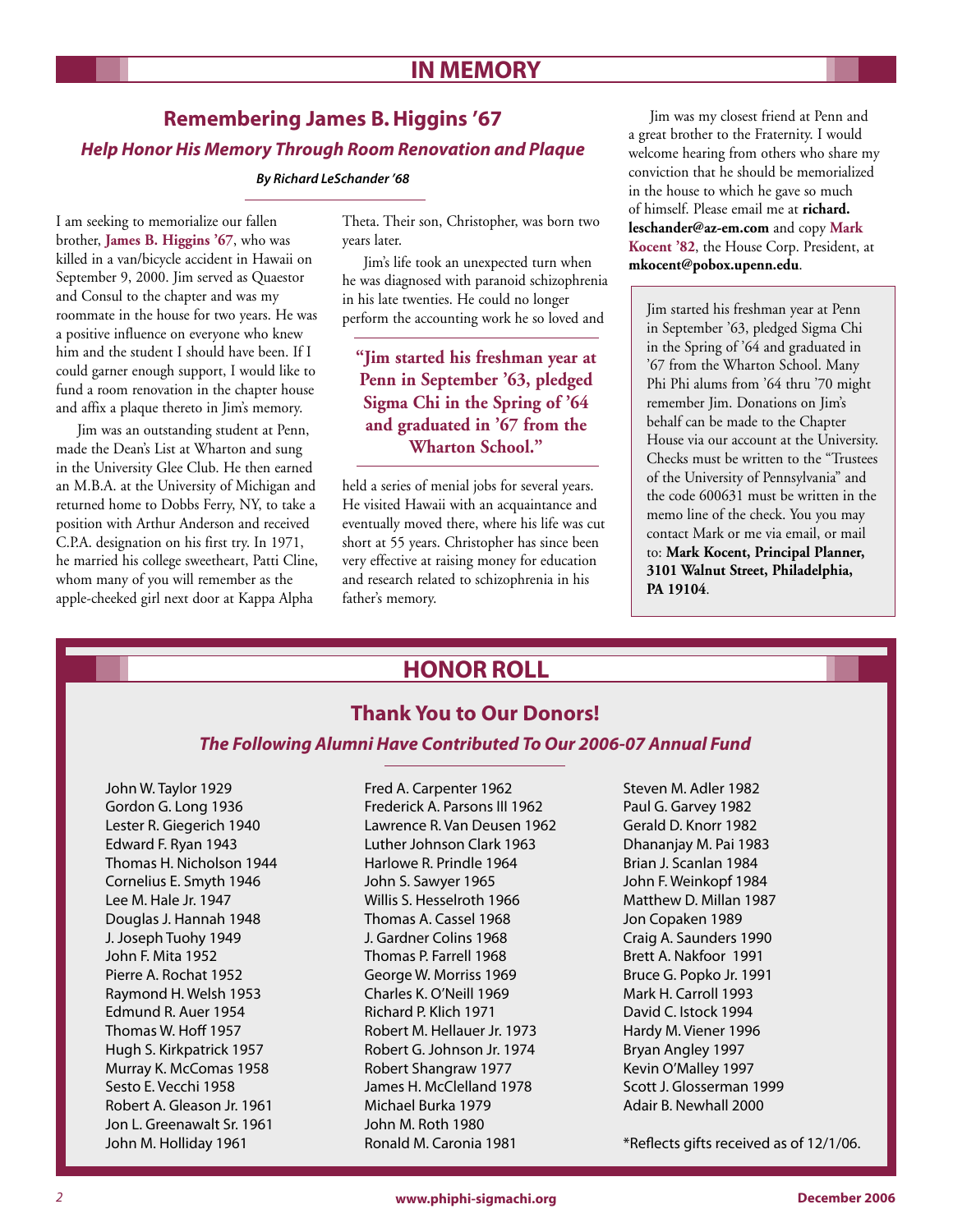# **CHAPTER REPORT**

## **Making the Grade!**

## **Chapter Implements GPA Incentive Among Other Semester Achievements**

**By Cameron Hoyler '07, Consul, Phi Phi Sigma Chi**

The semester started strong, with the house's refurbished bathrooms and other areas. The Chapter made some additional changes over the summer. We instituted a new incentive that offers the brother with the most improved GPA a \$100 credit for his next semester's dues. We also have organized a biweekly cleaning service to keep the house looking its best. This has put pressure on the brothers to do their part with regards to trash removal so that when the cleaners come, they can focus on keeping the bathrooms sparkling and floors vacuumed.

**"We instituted a new incentive that offers the brother with the most improved GPA a \$100 credit for his next semester's dues."**

 We made a strong start on the philanthropy front, hosting a very successful first annual

Sigma Chi Volleyball Tournament on September 30th. We had teams from a number of sororities, athletic teams and fraternities. We raised just over \$1,000 for the Huntsman Cancer Institute. It is a tradition which should be maintained and serves as a very easy fundraiser for the house. (The only overhead was the volleyball!) And our own Sigma Chi team won the tournament, after a tough final match against the Club Volleyball team.

 Our Flag Football team took top prize – winning the championship game in the Penn playoffs and moving on to the City Six Championship series. There, they were able to beat a very good Villanova team before losing in the semi-final game against Drexel.

On November 4<sup>th</sup>, the ladies of the Delta Delta Delta sorority joined us on buses to Princeton for the Penn vs. Princeton Football game. While the outcome wasn't ideal, everyone had a great time.

 Homecoming was a huge success. Many alumni stopped by to enjoy the spread prepared by our chef, Daryl. Hopefully next year we can get even more alumni back to see how great the house looks!

**"We made a strong start on the philanthropy front, hosting a very successful first annual Sigma Chi Volleyball Tournament, [where] we raised just over \$1,000 for the Huntsman Cancer Institute."**

 The election of new officers happened just before Thanksgiving, and they will be installed before the end of the semester. Our next Consul, **David Mader**, is an enthusiastic and level-headed leader in whom I have complete confidence.

 It has been a great semester and it is hard to believe that my term as Consul has already drawn to a close. It has truly been a pleasure to watch the house grow and hopefully we can continue the momentum. We are gearing up for a great rush next semester and look forward to identifying another strong class of leaders to carry the house forward in the future.